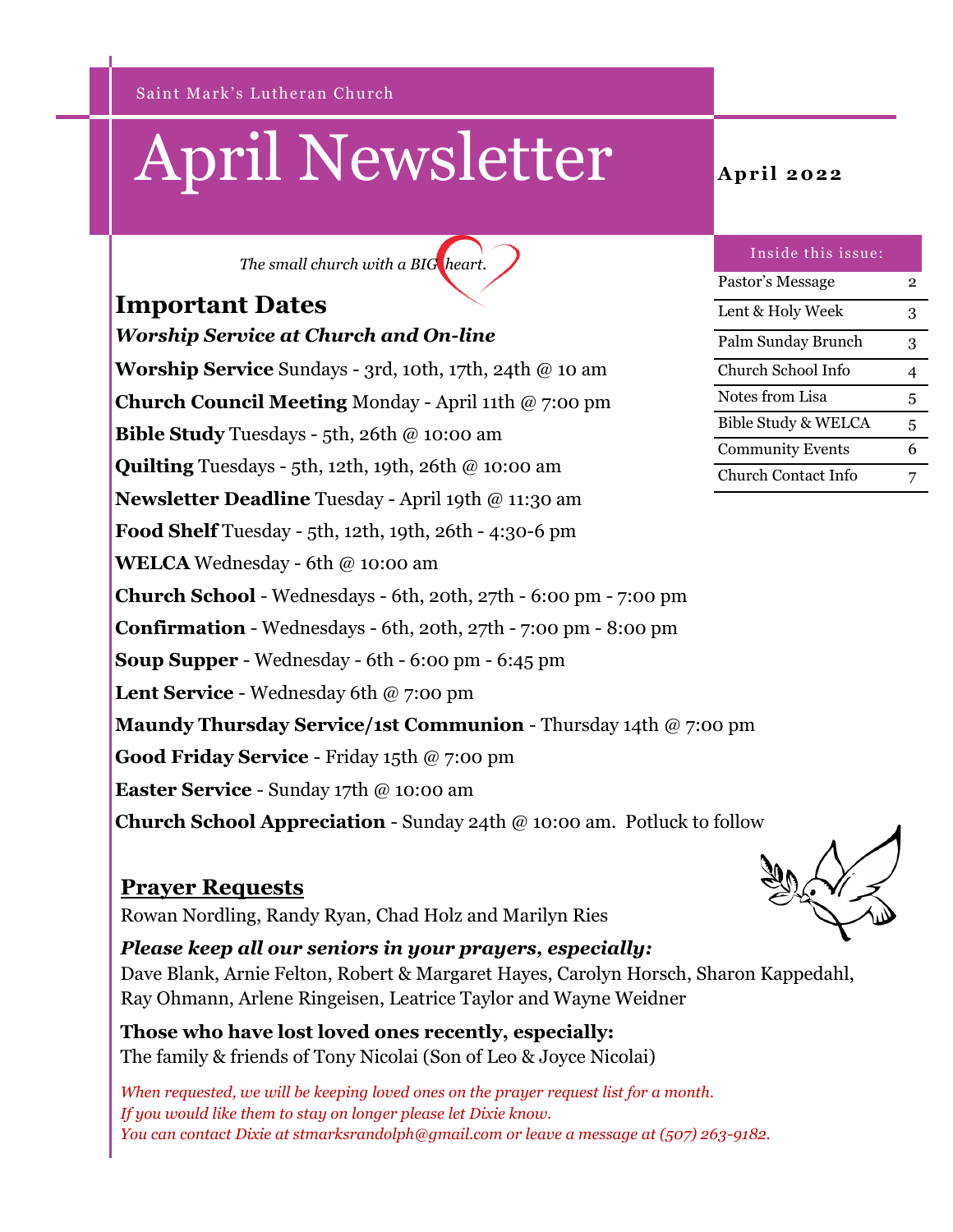### **Pastor's Message**

Greetings Saint Mark's Lutheran,

This month we continue our journey to Easter, when we finally get to shout: Hallelujah! Until then, I invite you to join us on Wednesdays for our Lenten services and services during Holy Week(April 14th-17th). The Lenten services are helpful as we make our way to Easter because they give us a break within the week to allow us to reflect, to slow down, and to re-focus ourselves toward the cross.

As we approach Holy Week, I want to let you know about our upcoming services. Holy Week worship services walk us through the trials and tribulation Jesus went through in order to show his sacrificial love for his children. We begin with Palm Sunday on April 10th, where we remember Jesus' arrival in Jerusalem. The people welcomed him with palms, shouting "Hosanna!" to express their joy and adoration for Jesus. Also, come join us this Sunday as our Confirmation students are hosting a Sunday Brunch after worship.

On Thursday, April 14th, there is a dramatic shift. Maundy Thursday commemorates The Last Supper, where Jesus prepares his disciples and us for his death. We are also welcoming our 5th graders for their 1st Communion. Please come join us as we celebrate this wonderful milestone and help encourage our young children as they come to learn more about their faith and the body of Christ in which they belong.

On Good Friday, April 15th, we remember Jesus' crucifixion. We will bear witness to Jesus' trial before Pontius Pilate, his suffering on the cross, and hear the last words spoken by Jesus before his death.

On Easter Sunday, April 17th, we celebrate Jesus' victory over death. I hope you will be able to join us for these services. The seasons of Lent and Easter remind us so well of what God is willing to do to have a relationship with us. It's good to know we are loved and claimed as children of God.

As we await the coming celebration of Easter morning, I invite you to come and join us if you are able. Come as we break bread together and eat delicious soups. Come as we fellowship and learn more about one another. May God bless you on your journey through Lent this season.

God's Blessings, Pastor Lue Moua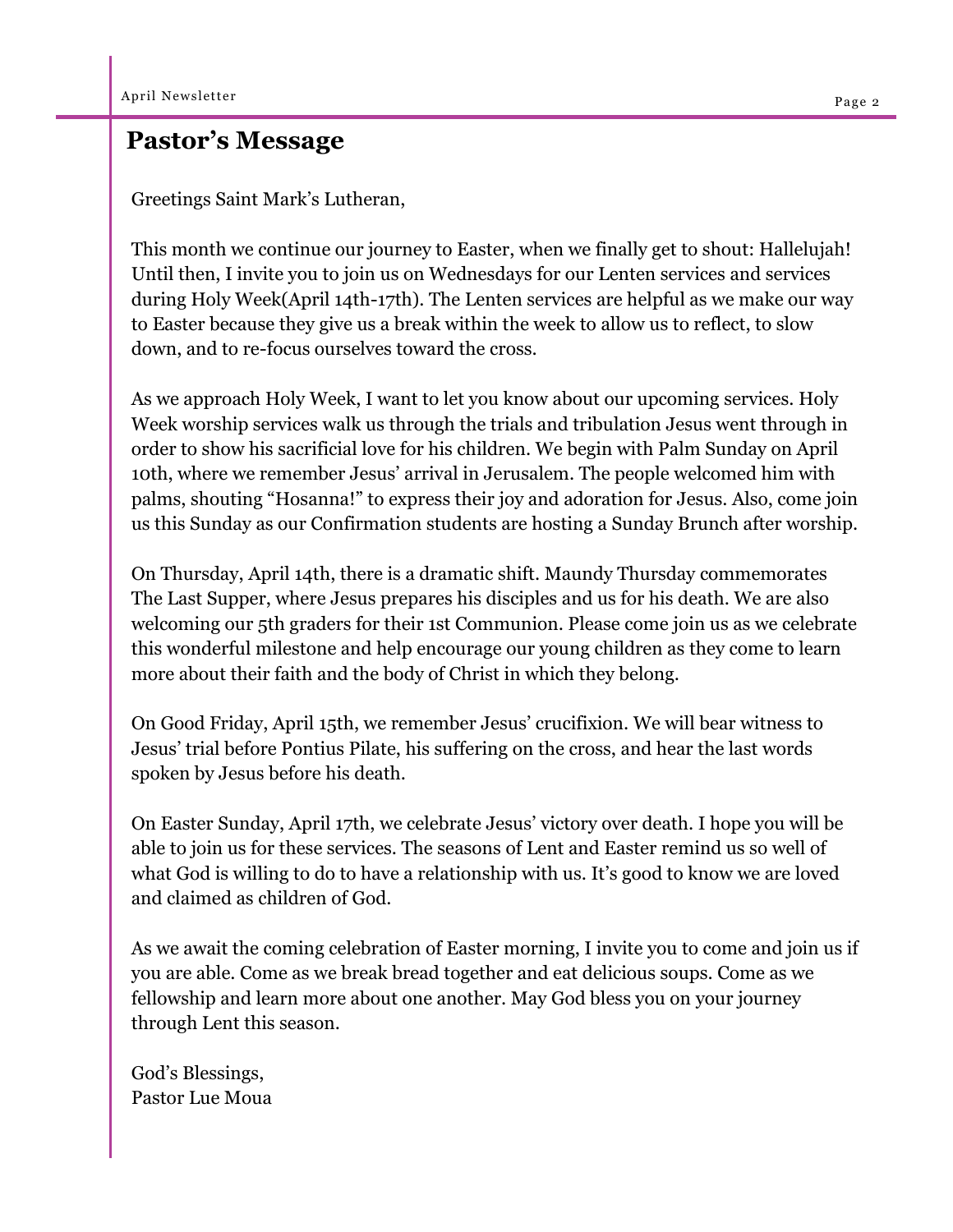## *Church Information*

#### **Lent & Holy Week Information**

#### **Soup Suppers**

Our last soup supper will be on Wednesday, April 6th from 6:00 pm - 6:45 pm. Thank you to everyone who has been bringing food for the soup suppers, it's been heavenly trying all the different soups!



#### **Palm Sunday Brunch**

We will be having a Brunch on Palm Sunday April 10th after the 10 am worship service. The brunch will be hosted by the confirmation students.

Please join us for food and fellowship.

#### **Maundy Thursday & 1st Communion**

Maundy Thursday service will be at 7:00 pm on April 14th.

#### **Good Friday Service**

Good Friday service will be at 7:00 pm on April 15th.

#### **Easter Service**

The Easter service will be at 10:00 am on April 17th.

*All services will be In-person and Streamed on Facebook*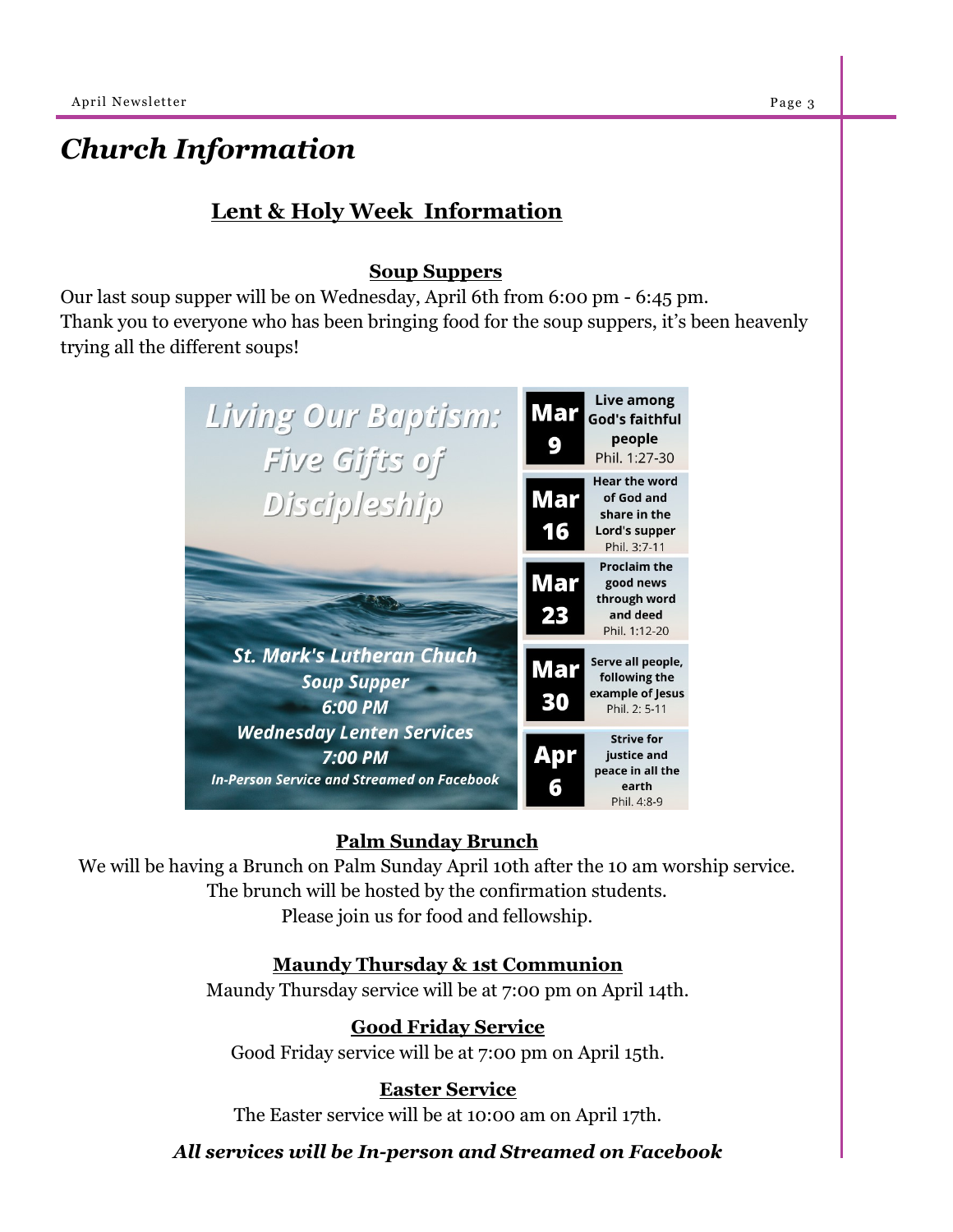

#### **Flowers for Easter**

If you would like to donate money for flowers for the alter on Easter Sunday and the Easter season please send a check to St. Mark's and make a notation it's for flowers. You can contact Dixie with any questions.

## **Church School Calendar**

**Wednesday Evenings 6pm-7pm Confirmation Wednesday Evenings 7pm-8pm**

April

6th - Class (Q4, week 6) 13th - Communion Workshop 6:00-7:30 pm (5/6th graders only) 14th - Maundy Thursday - 1st Communion 20th - Class (Q4, week 7) 27th - End of the year party

![](_page_3_Picture_9.jpeg)

#### **Church School Appreciation**

We will be having an appreciation Sunday for the Church School Superintendents, Teachers and helpers April 24th during the service. A potluck fellowship will following the service.

Hope to see you there to thank everyone for their hard work and dedication teaching the children of St. Mark's!

#### **Communion Workshop**

Wednesday, April 13th from 6:00 pm - 7:30 pm the 5th/6th grade students will have a communion workshop with the pastor. They will be baking bread for their 1st communion

![](_page_3_Picture_15.jpeg)

**1st Communion** First Communion for the 5th/6th graders will be Thursday, April 14th at 7:00 pm.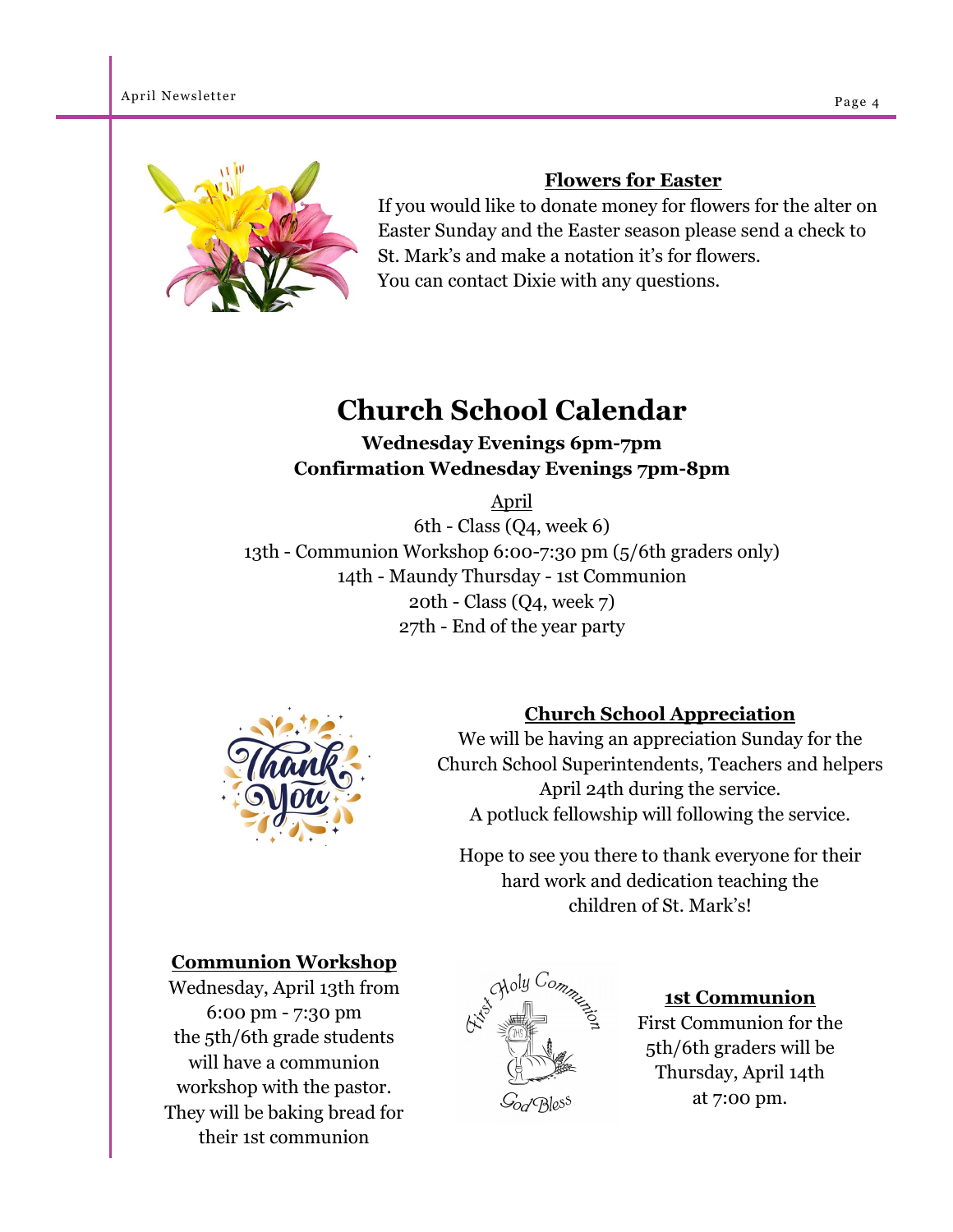#### **Notes from Lisa!**

Here's wishing a warm spring greeting to you all! I'd like to share Psalm 147:1 (from the New International Version)

> Praise the Lord. How good it is to sing praises to our God, how pleasant and fitting to praise him!

It has been a joy to make music and sing praises with you in the months since I started here.

Thank you for the kindness you have shown me. Going forward, please be sure to let me know if you have any special requests for hymns or songs you would like to sing at worship. I will see where I can fit them in. Also, if you play an instrument and would like to share, we'd love to have you! Just stop up after church to talk to me, or you can email me at lisa.molitor@yahoo.com

Blessings to you! Lisa

## *Bible Study Opportunities*

#### **Morning Adult Bible Studies**

Every Tuesday @ 10:00 am. *No Bible Study April 12th & 19th.* The First Wednesday of the month @ 11:00 am.

Please join us

## **WELCA Info**

- 
- Next WELCA meeting April 6th @ 10:00 am
- Big thank you to the WELCA members who cleaning and organizing the kitchen.
- Be sure to check out the back counter in the dining room for any items you might be missing, they will remain there until 4/30/22.

### **Our Email Address is changing**

We are changing our email address because of some changes needed by our internet service. Our new email address is: **stmarksrandolph@gmail.com** Please contact Dixie if you have any trouble receiving our emails.

![](_page_4_Picture_18.jpeg)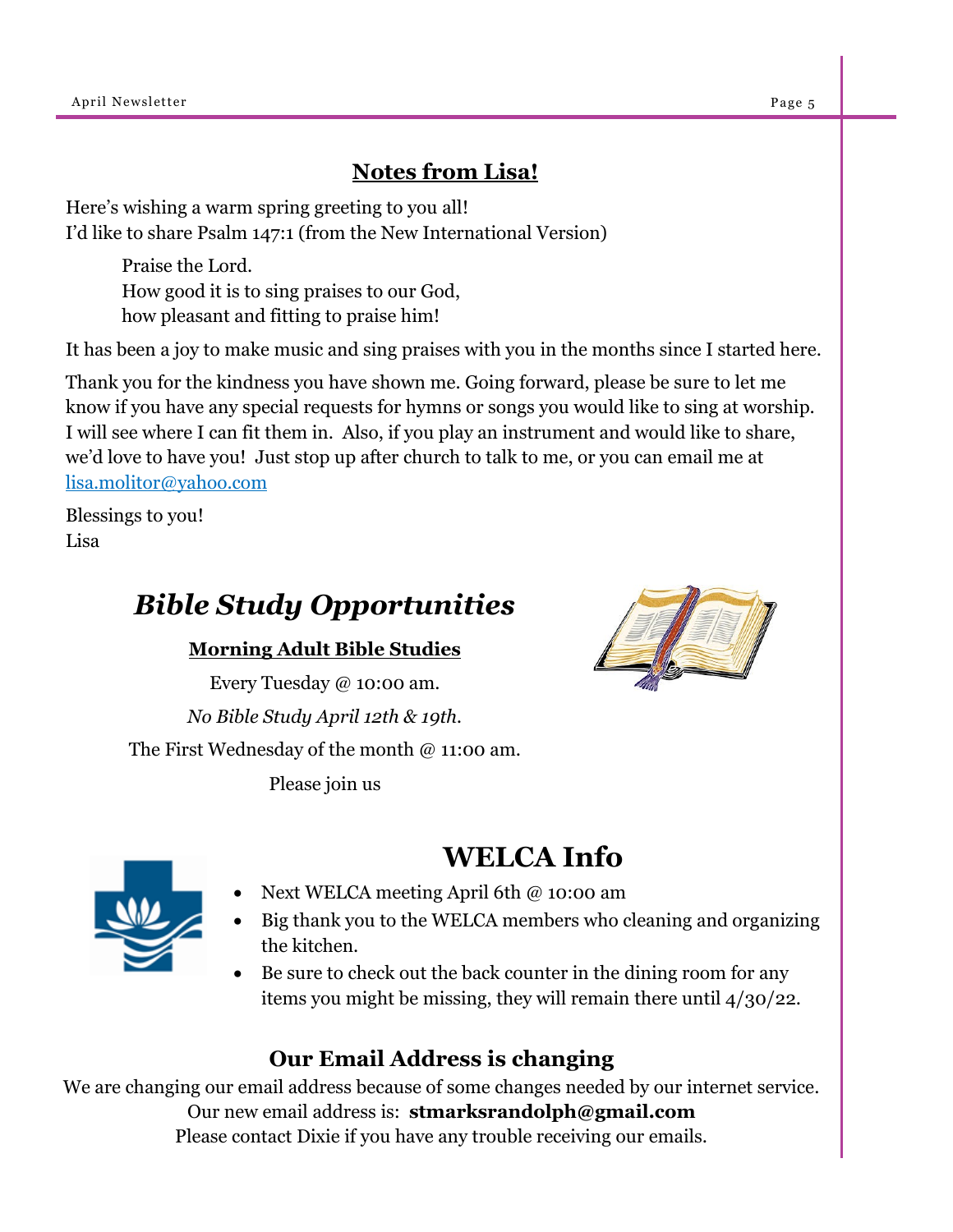## *Community Events*

## **Community Food Shelf**

![](_page_5_Picture_3.jpeg)

Here at Saint Mark's Lutheran, we try our best to serve our

neighbors. One of the many ways we help is by providing food to our local communities. Saint Mark's Lutheran would like to thank you for your generosity in supporting our food shelf.

If you know anyone that could benefit from receiving some extra food please let them know we're here to help.

#### **1st, 2nd, 3rd, & 4th Tuesdays 4:30 pm to 6:00 pm**

All cash donations are used to buy healthy perishable food items.

#### **College Student Food Shelf Invite**

The Food Shelf is inviting any College Student to come and get some supplies from the food shelf. We want to help with your expenses during these years. Please come when the Food Shelf is open or at 9 am before Church on Sunday or contact Beth Bester at (651) 246-9301.

![](_page_5_Picture_11.jpeg)

Thank you to all the volunteers that donated blood and those who helped with the Blood Drive! We couldn't do it without you!

![](_page_5_Picture_13.jpeg)

**Randolph FFA Tractor Parade** Parade is Friday, April 8th at 9:00 am.

*If you know of any events that should be added to Community Events, please contact Dixie at stmarksrandolph@gmail.com or call (507) 263-9182 before the Newsletter deadline is the 3rd Tuesday of the month by 11:30 am.*

![](_page_5_Picture_16.jpeg)

#### **2 Wheelchairs Available**

If you are in need of a wheelchair, for a day, a week, a month, or six months, we have 2 wheelchairs at church that you can borrow. Check with Dixie on availability.

#### **Food Shelf Food Needs**

The food shelf is in need of these items: *Powdered Sugar Canned Pineapple - all varieties Cookies Granola Bars Pop Tarts Yellow Mustard Corn Beef Hash Fruit Cups Saltine Crackers Tomatoes - Diced, Stewed or whole Glass Cleaner Soap Pumps for Hand Washing Liquid Mixed Vegetables.*